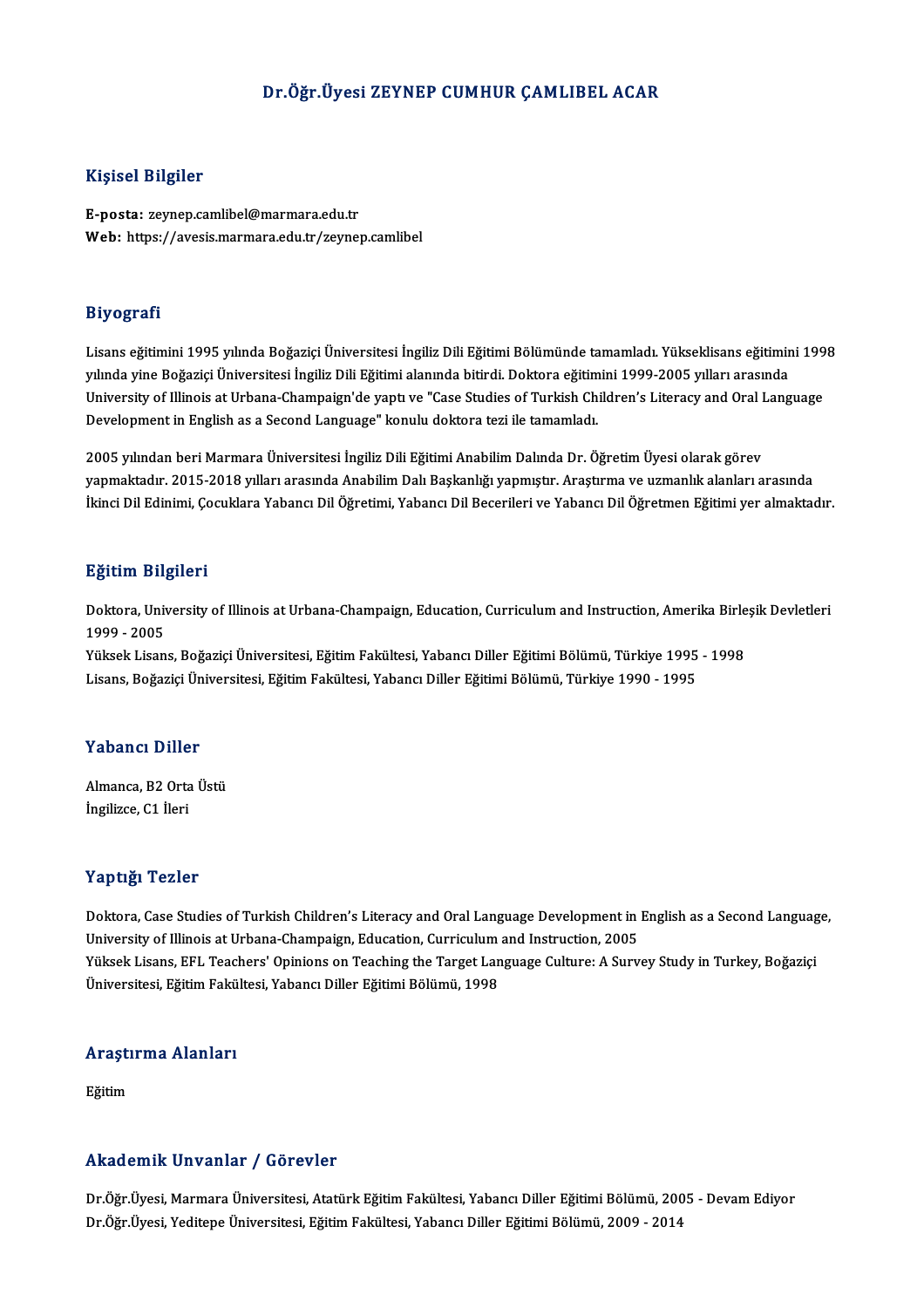Araştırma Görevlisi, University of Illinois at Urbana-Champaign, Eğitim, Curriculum & Instruction, 2002 - 2004<br>Araştırma Görevlisi, Poğarisi Üniversitesi, Eğitim Felsiltesi, Yabancı Diller Eğitimi Bölümü, 1995 - 1998 Araştırma Görevlisi, University of Illinois at Urbana-Champaign, Eğitim, Curriculum & Instruction, 2002<br>Araştırma Görevlisi, Boğaziçi Üniversitesi, Eğitim Fakültesi, Yabancı Diller Eğitimi Bölümü, 1995 - 1998 Araştırma Görevlisi, Boğaziçi Üniversitesi, Eğitim Fakültesi, Yabancı Diller Eğitimi Bölümü, 1995 - 1998<br>Akademik İdari Deneyim

**Akademik İdari Deneyim**<br>Bölüm Başkan Yardımcısı, Marmara Üniversitesi, Atatürk Eğitim Fakültesi, Yabancı Diller Eğitimi Bölümü, 2021 - Devam<br>Ediyor nnaa<br>Bölüm<br>Ediyor<br>Anabilii Bölüm Başkan Yardımcısı, Marmara Üniversitesi, Atatürk Eğitim Fakültesi, Yabancı Diller Eğitimi Bölümü, 2021 - Devam<br>Ediyor<br>Anabilim/Bilim Dalı Başkanı, Marmara Üniversitesi, Atatürk Eğitim Fakültesi, Yabancı Diller Eğitim

Ediyor<br>Anabilim/Bilim Dalı Başkanı, Marmara Üniversitesi, Atatürk Eğitim Fakültesi, Yabancı Diller Eğitimi Bölümü, 2015 - 201<br>Bölüm Başkan Yardımcısı, Marmara Üniversitesi, Atatürk Eğitim Fakültesi, Yabancı Diller Eğitimi Bölüm Başkan Yardımcısı, Marmara Üniversitesi, Atatürk Eğitim Fakültesi, Yabancı Diller Eğitimi Bölümü, 2012 - 2015<br>Verdiği Dersler

Teaching English Word Knowledge, Lisans, 2019 - 2020 Vor digh Derbier<br>Teaching English Word Knowledge, Lisans, 2019 - 2020<br>Approaches to English Language Learning and Teaching , Lisans, 2019 - 2020<br>Cosuldara Vahang Dil Öğretimi 1, Jisans, 2019 - 2020 Teaching English Word Knowledge, Lisans, 2019 - 202<br>Approaches to English Language Learning and Teachi<br>Çocuklara Yabancı Dil Öğretimi 1, Lisans, 2019 - 2020<br>Anadil Edinimi Lisans, 2015 - 2016 Approaches to English Language Lea<br>Çocuklara Yabancı Dil Öğretimi 1, Lis<br>Anadil Edinimi, Lisans, 2015 - 2016<br>Cocuklara Yabancı Dil Öğretimi 2, Lis Çocuklara Yabancı Dil Öğretimi 1, Lisans, 2019 - 2020<br>Anadil Edinimi, Lisans, 2015 - 2016<br>Çocuklara Yabancı Dil Öğretimi 2, Lisans, 2010 - 2011<br>Yabancı Dil Öğretim Becerileri, Yüksek Lisans, 2010 - 2 Anadil Edinimi, Lisans, 2015 - 2016<br>Çocuklara Yabancı Dil Öğretimi 2, Lisans, 2010 - 2011<br>Yabancı Dil Öğretim Becerileri, Yüksek Lisans, 2010 - 2011<br>İkinci Dil Edinimi Lisans, 2005 - 2006 Çocuklara Yabancı Dil Öğretimi 2, Lisan<br>Yabancı Dil Öğretim Becerileri, Yüksek<br>İkinci Dil Edinimi, Lisans, 2005 - 2006<br>İkinci Dil Edinim Kuramları, Yüksek Lis Yabancı Dil Öğretim Becerileri, Yüksek Lisans, 2010 - 20:<br>İkinci Dil Edinimi, Lisans, 2005 - 2006<br>İkinci Dil Edinim Kuramları, Yüksek Lisans, 2005 - 2006 İkinci Dil Edinim Kuramları, Yüksek Lisans, 2005 - 2006<br>Yönetilen Tezler

Yönetilen Tezler<br>Çamlıbel Acar Z. C. , NATIVE ENGLISH-SPEAKING TEACHERS' VIEWS ON TEACHING EFL IN TURKISH PRIVATE SCHOOLS<br>AND THEIR OPINIONS AROUT TURKISH EFL LEARNERS, Viktork Lisans İ.MENEKSE(Öğrensi), 2021 1 SASSASAT TURISI<br>Çamlıbel Acar Z. C. , NATIVE ENGLISH-SPEAKING TEACHERS' VIEWS ON TEACHING EFL IN TURKISH<br>AND THEIR OPINIONS ABOUT TURKISH EFL LEARNERS, Yüksek Lisans, İ.MENEKŞE(Öğrenci), 2021<br>Camlıbel Acar Z. C. A DESCRI Çamlıbel Acar Z. C. , NATIVE ENGLISH-SPEAKING TEACHERS' VIEWS ON TEACHING EFL IN TURKISH PRIVATE SCHOOLS<br>AND THEIR OPINIONS ABOUT TURKISH EFL LEARNERS, Yüksek Lisans, İ.MENEKŞE(Öğrenci), 2021<br>Çamlıbel Acar Z. C. , A DESCRI AND THEIR OPINIONS ABOUT TURKISH EFL<br>Çamlıbel Acar Z. C. , A DESCRIPTIVE STUDY O<br>Yüksek Lisans, S.KAYADİBLİ(Öğrenci), 2021<br>Camlıbel Acar Z. G., Turkish EEL studenta'ası Çamlıbel Acar Z. C. , A DESCRIPTIVE STUDY OF TURKISH-ENGLISH BILINGUAL DEVELOPMENT OF A 4-1<br>Yüksek Lisans, S.KAYADİBLİ(Öğrenci), 2021<br>Çamlıbel Acar Z. C. , Turkish EFL students' academic listening comprehension problems, Y Yüksek Lisans, S.KAYADİI<br>Çamlıbel Acar Z. C. , Turki<br>A.PEKEL(Öğrenci), 2019<br>Camlıbel Acar Z. C. .The a Çamlıbel Acar Z. C. , Turkish EFL students' academic listening comprehension problems, Yüksek Lisans,<br>A.PEKEL(Öğrenci), 2019<br>Çamlıbel Acar Z. C. , The effects of role-play and storytelling on the speaking performance, spea A.PEKEL(Öğrenci), 2019<br>Çamlıbel Acar Z. C. , The effects of role-play and storytelling on the speaking performance, speaking anxiety and<br>communication willingness of EFL students, Yüksek Lisans, S.BOZKURT(Öğrenci), 2019 Çamlıbel Acar Z. C. , The effects of role-play and storytelling on the speaking performance, speaking anxiety and<br>communication willingness of EFL students, Yüksek Lisans, S.BOZKURT(Öğrenci), 2019<br>ÇAMLIBEL ACAR Z. C. , Int communication willingness of EFL students, Yüksek Lisans, S.BOZKURT(Öğrenci), 2019<br>ÇAMLIBEL ACAR Z. C. , Intercultural sensitivity of Turkish and Malaysian prospective teachers of English =<br>malezyalı İngilizce öğretmen ada ÇAMLIBEL ACAR Z. C. , Intercultural sensitivity of Turkish and Malaysian prospective teachers of English = Türk ve<br>malezyalı İngilizce öğretmen adaylarının kültürlerarası duyarlılığı, Yüksek Lisans, M.Mohd(Öğrenci), 2019<br>Ç malezyalı İngilizce öğretmen adaylarının kültürlerarası duyarlılığı, Yüksek Lisans, M.Mohd(Öğrenci), 2019<br>Çamlıbel Acar Z. C. , An evaluation of the performance assessment component of an EFL preparatory school program,<br>Yü Çamlıbel Acar Z. C. , An evaluation of the performance assessment component of an EFL preparatory school program,<br>Yüksek Lisans, N.ÖZUSLU(Öğrenci), 2018<br>Çamlıbel Acar Z. C. , A comparison of shadowing and note-taking as tw Yüksek Lisans, N.ÖZUSLU(Öğrenci), 2018<br>Çamlıbel Acar Z. C. , A comparison of shadowing and note<br>EFL learners, Yüksek Lisans, S.BALABAN(Öğrenci), 2017<br>Camlıbel Acar Z. C., Boading stratomune of university stu Çamlıbel Acar Z. C. , A comparison of shadowing and note-taking as two while-listening strategies and their effects on<br>EFL learners, Yüksek Lisans, S.BALABAN(Öğrenci), 2017<br>Çamlıbel Acar Z. C. , Reading strategy use of uni EFL learners, Yüksek Lisans, S.BALABAN(Öğrenci), 2017<br>Çamlıbel Acar Z. C. , Reading strategy use of university students across languages: Turkish as first language, French as<br>second language and English as third language, Çamlıbel Acar Z.C., The effects of feedback type and essay type on English language writing development, Yüksek Lisans, C.BOZKIR(Öğrenci),2009

## SCI, SSCI ve AHCI İndekslerine Giren Dergilerde Yayınlanan Makaleler

CI, SSCI ve AHCI Indekslerine Giren Dergilerde Yayınlanan Makaleler<br>I. Perspectives of EFL teacher trainers and pre-service teachers on continued mandatory distance<br>education during the pandamic educatives of EFL teacher transference<br>education during the pandemic<br>Camlibel Acer 7. C. Everik Ardin E. education during the pandemic<br>Camlibel-Acar Z. C., Eveyik-Aydin E.

TEACHINGANDTEACHEREDUCATION, cilt.112,2022 (SSCI İndekslerineGirenDergi)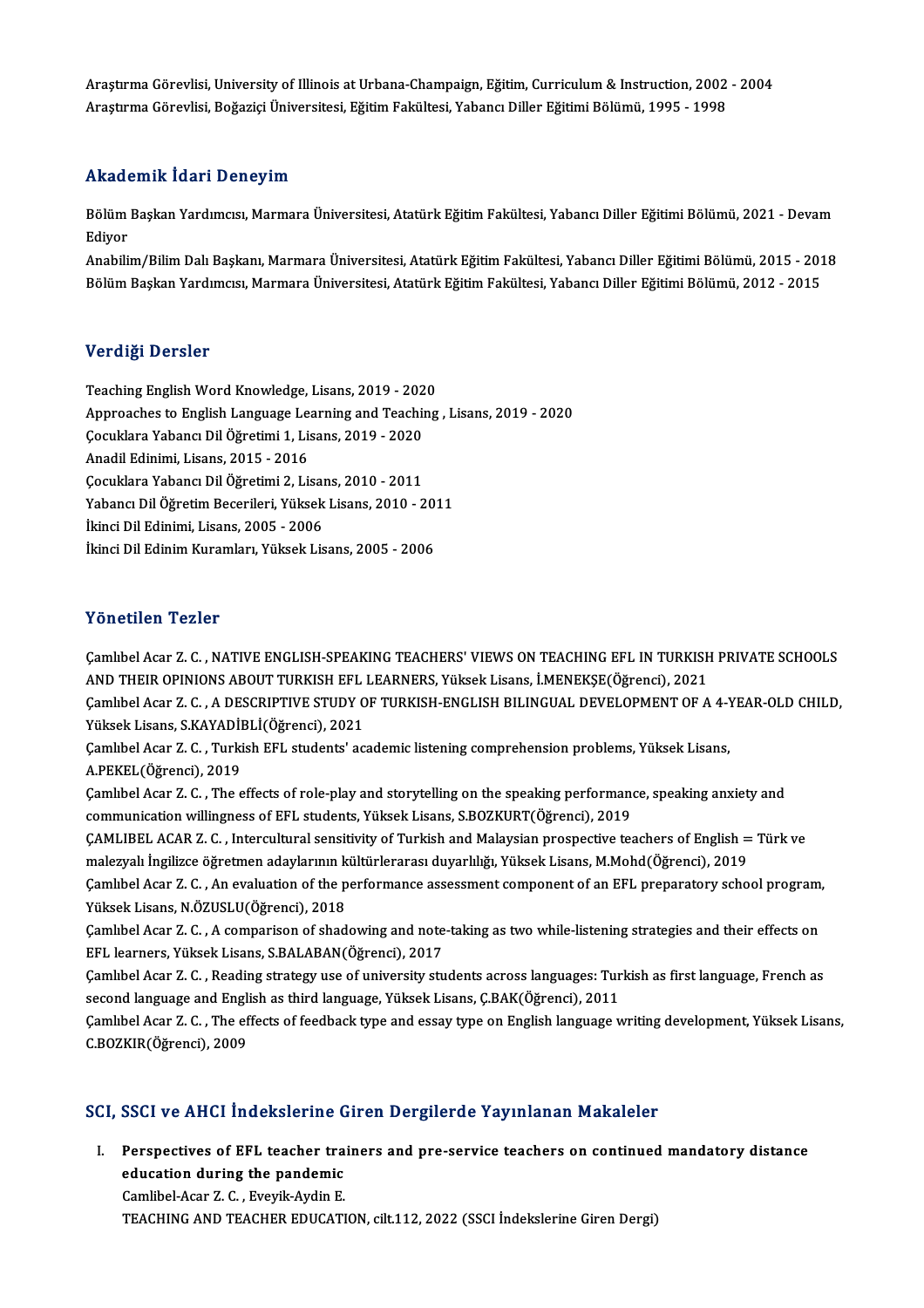## Diğer Dergilerde Yayınlanan Makaleler

- Iger Dergilerde Yayınlanan Makaleler<br>I. Pre-service teachers' perceived readiness and willingness to teach English to young learners<br>Cambbel Acer 7 C Pre-service teach<br>Camlıbel Acar Z.C.<br>Annalas Universite Pre-service teachers' perceived readiness and willingness to teach English to young learners<br>Çamlıbel Acar Z. C.<br>Annales Universitatis Paedagogicae Cracoviensis Studia Anglica, cilt.7, ss.21-30, 2017 (Diğer Kurumların Hake Camlibel<br>Annales U<sub>l</sub><br>Dergileri)<br>The role Annales Universitatis Paedagogicae Cracoviensis Studia Anglica, cilt.7, ss.21-<br>Dergileri)<br>II. The role of intercultural competence in foreign language teaching<br>Atou D. Kurt C. Cambbel Agar 7, C. Ergin B. Kashağlu Ö.
- Dergileri)<br>II. The role of intercultural competence in foreign language teaching<br>Atay D., Kurt G., Çamlıbel Acar Z. C. , Ersin P., Kaşlıoğlu Ö. Inonu University Journal of the Faculty of Education, cilt.10, ss.123-135, 2009 (Hakemli Üniversite Dergisi)

### Kitap & Kitap Bölümleri

- Itap & Kitap Bölümleri<br>I. Teachers' Opinions on Heterogeneous Classes: Insights for EFL Teacher Education<br>Cambbel Acar 7 C gamlıbel<br>Teachers' Opinio<br>Çamlıbel Acar Z.C.<br>Facing Diversity in Teachers' Opinions on Heterogeneous Classes: Insights for EFL Teacher Education<br>Çamlıbel Acar Z. C.<br>Facing Diversity in Child Foreign Language Education, Joanna Rokita-Jaskow,Agata Wolanin, Editör, Springer,<br>Landan/Barlin, Camlıbel Acar Z. C.<br>Facing Diversity in Child Foreign Language<br>London/Berlin , Zürich, ss.253-270, 2021<br>Zehna's Storuy Bosoming Biliterate in Facing Diversity in Child Foreign Language Education, Joanna Rok<br>London/Berlin , Zürich, ss.253-270, 2021<br>II. Zehra's Story: Becoming Biliterate in Turkish and English<br>Cambbal Agar 7. C. Cargia C. E
- London/Berlin , Zürich, ss.253-<br>Zehra's Story: Becoming Bil<br>Çamlıbel Acar Z. C. , Garcia G. E.<br>Farly Bilitaragy Davalanmant B Camlıbel Acar Z. C. , Garcia G. E.<br>Early Biliteracy Development, Bauer & Gort, Editör, Routledge, London/New York , New York, ss.111-131, 2011

# karıy biliteracy bevelopment, bauer & Gort, kaltor, koutledge, London/New York, N<br>Hakemli Kongre / Sempozyum Bildiri Kitaplarında Yer Alan Yayınlar

- akemli Kongre / Sempozyum Bildiri Kitaplarında Yer Ala<br>I. EFL students' suggestions on developing their listening skills<br>Rekel A. Cembbel Ager 7. C FIL Students' suggestion<br>Pekel A., Çamlıbel Acar Z. C.<br>CUELT Adapa Türkiye 18 EFL students' suggestions on developing their<br>Pekel A., Çamlıbel Acar Z. C.<br>CUELT, Adana, Türkiye, 18 - 20 Nisan 2019, ss.1-15<br>Peading comprehension strategy instruction Pekel A., Çamlıbel Acar Z. C.<br>CUELT, Adana, Türkiye, 18 - 20 Nisan 2019, ss.1-15<br>II. Reading comprehension strategy instruction of Turkish EFL teachers<br>Camlıbel Acar Z. C. , Gerede Hoyland İ., Arı H. CUELT, Adana, Türkiye, 18 - 20 Nisan 2019, ss.1-15
- Reading comprehension strategy instruction of Turkish EFL teachers<br>Çamlıbel Acar Z. C. , Gerede Hoyland İ., Arı H.<br>International Marmara University English Language Teaching (MELT) Conference, İstanbul, Türkiye, 11 12 Ek Camlibel Aca<br>Internations<br>2019, ss.18 International Marmara University English Language Teaching (ME<br>2019, ss.18<br>III. Exploring empowerment among prospective EFL teachers<br>Cambbal Agar 7.6
- 2019, ss.18<br>**Exploring empov**<br>Camlıbel Acar Z. C.<br>EIER Congress, Art Exploring empowerment among prospective EFL teachers<br>Camlıbel Acar Z. C.<br>EJER Congress, Antalya, Türkiye, 2 - 05 Mayıs 2018, ss.1872-1874<br>Prospective EEL teachers and interaultural sensitivity Camlibel Acar Z. C.<br>
EJER Congress, Antalya, Türkiye, 2 - 05 Mayıs 2018, ss.1872-1<br>
IV. Prospective EFL teachers and intercultural sensitivity<br>
Camlibel Acar Z. C. Uygun Cölmen D.

- EJER Congress, Antalya, Türkiye, 2 05<br>Prospective EFL teachers and inte<br>Camlıbel Acar Z. C. , Uygun Gökmen D.<br>UEVAK 2018 1 Uluslanares: Eğitimde N Prospective EFL teachers and intercultural sensitivity<br>Çamlıbel Acar Z. C. , Uygun Gökmen D.<br>UEYAK 2018 1. Uluslararası Eğitimde Yeni Arayışlar Kongresi, İstanbul, Türkiye, 11 - 12 Mayıs 2018, cilt.1, ss.523-<br>525 Caml<br>UEY<br>525<br>An e UEYAK 2018 1. Uluslararası Eğitimde Yeni Arayışlar Kongresi, İstanbul, Türkiye, 11 - 1:<br>525<br>V. An exploration of L2 listening comprehension problems across CEFR levels<br>Rekal A Cambbal Agar 7 C
- 525<br>V. An exploration of L2 listening comprehension problems across CEFR levels<br>Pekel A., Çamlıbel Acar Z. C. An exploration of L2 listening comprehen<br>Pekel A., Çamlıbel Acar Z. C.<br>CUELT, Adana, Türkiye, 5 - 07 Nisan 2018, ss.1<br>Metasegnitiye awareness in sesend langu
- VI. Metacognitive awareness in second language listening and the role of strategy training CUELT, Adana, Türkiye, 5 - 07<br>Metacognitive awareness i<br>Balaban S., Çamlıbel Acar Z. C.<br>International Conference on B International Conference on Research in Education and Science, Aydın, Türkiye, 18 - 21 Mayıs 2017, cilt.7, sa.25871730, ss.93-97 Balaban S., Çamlıbel Acar Z. C. International Conference on Research in Education and Science, Aydın, Türkiye, 18 - 21<br>sa.25871730, ss.93-97<br>VII. EFL students' reflections on explicit and implicit written corrective feedback<br>Perluyt S. Combbel Agar 7. C
- sa.25871730, ss.93-97<br><mark>EFL students' reflections c</mark><br>Bozkurt S., Çamlıbel Acar Z. C.<br>International Conference on B EFL students' reflections on explicit and implicit written corrective feedback<br>Bozkurt S., Çamlıbel Acar Z. C.<br>International Conference on Research in Education and Science, Aydın, Türkiye, 18 - 21 Mayıs 2017, cilt.7,<br>88.2 Bozkurt S., Çamlıbel Acar<br>International Conference<br>sa.25871730, ss.98-102<br>Prefessional develent sa 25871730, ss 98-102
- VIII. Professional development before professional life: Needs of pre-service EFL teachers<br>Camlibel Acar Z. C.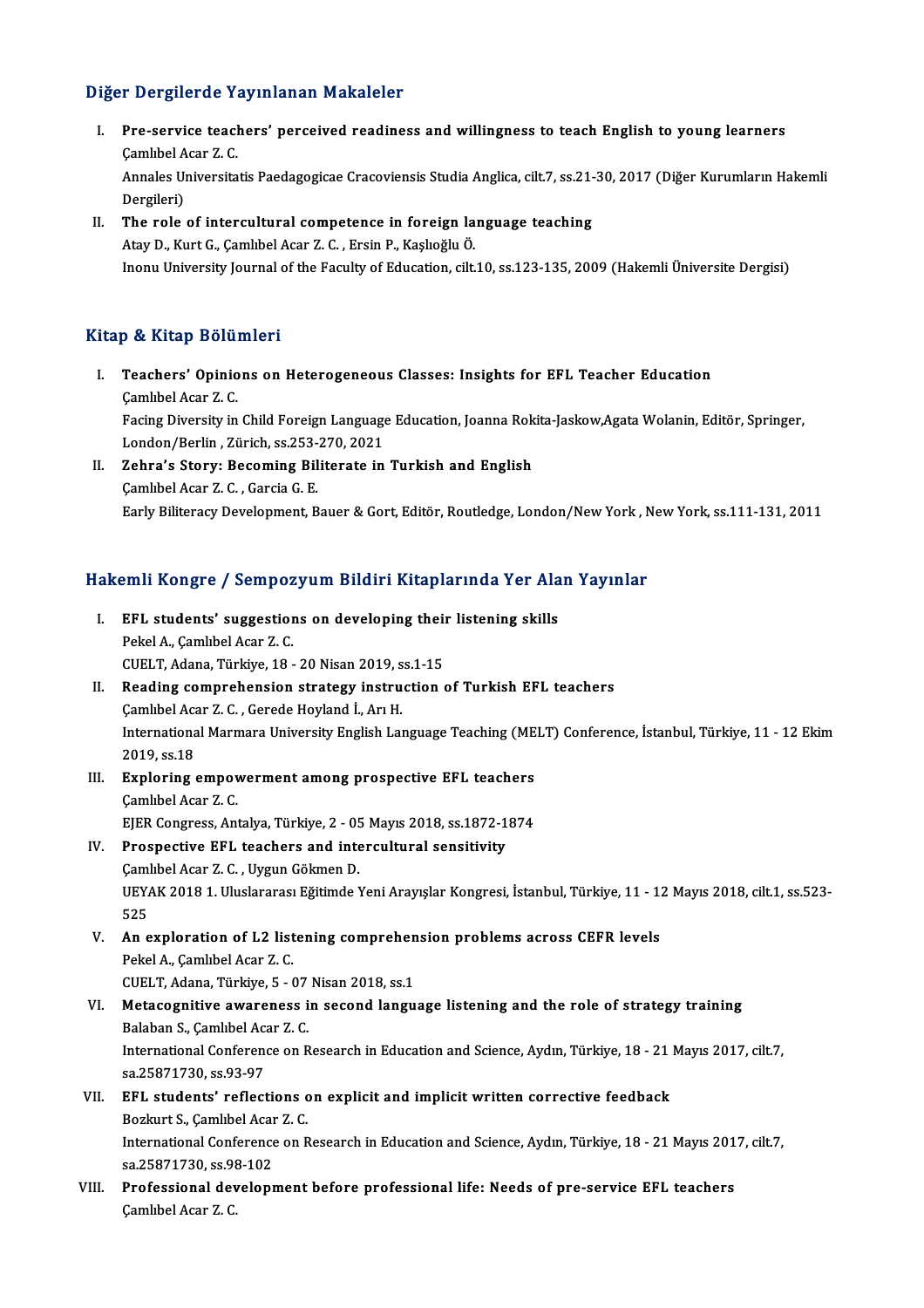The International Conference on Teaching Languages to Young Learners, İzmir, Türkiye, 16 - 18 Mayıs 2017<br>Listaning in a second Janguage: Levisel, grammatisel and baskgraund knowledge in fosue

The International Conference on Teaching Languages to Young Learners, İzmir, Türkiye, 16 - 18 Mayıs<br>IX. Listening in a second language: Lexical, grammatical and background knowledge in focus The International Conference<br>Listening in a second lar<br>Pekel A., Çamlıbel Acar Z. C.<br><sup>2nd Culnuoua International</sup> Listening in a second language: Lexical, grammatical and background knowle<br>Pekel A., Çamlıbel Acar Z. C.<br>3rd Çukurova International ELT Conference, Adana, Türkiye, 20 - 21 Nisan 2017, ss.11<br>A semperative study of two EEL w

3rd Çukurova International ELT Conference, Adana, Türkiye, 20 - 21 Nisan 2017, ss.11

Pekel A., Çamlıbel Acar Z. C.<br>3rd Çukurova International ELT Conference, Adana, Türkiye, 20 - 2<br>X. A comparative study of two EFL while-listening techniques<br>Balaban S., Çamlıbel Acar Z. C. International Conference on Research in Education and Science, Muğla, Türkiye, 19 - 22 Mayıs 2016, ss.838-843 Balaban S., Çamlıbel Acar Z. C.<br>International Conference on Research in Education and Science, Muğla, Türkiye, 19 - 22 Mayıs 2<br>XI. Teaching English to young learners: some challenges faced by pre-service teachers<br>Camlibel International Confernational<br>Teaching English<br>Camlıbel Acar Z.C.<br>International Confe Çamlıbel Acar Z. C.<br>International Conference on Research in Education and Science, Muğla, Türkiye, 19 - 22 Mayıs 2016, ss.844-848 Camlıbel Acar Z. C.<br>International Conference on Research in Education and Science, Muğla, Türkiye, 19 - 22 Mayıs 2<br>XII. Understanding prospective teachers' choices on teaching English to young learners<br>Camlibel Acar Z. C International Confernational<br>**Understanding p<br>Camlibel Acar Z.C.**<br>Teachers Besearch

Understanding prospective teachers' choices on teaching English to young learners<br>Çamlıbel Acar Z. C.<br>Teachers Research! IATEFL ReSIG/Bahçeşehir University International Conference, İstanbul, Türkiye, 24 - 25<br>Hariran 2016 Camlibel Acar<br>Teachers Rese<br>Haziran 2016<br>Pre servise t Teachers Research! IATEFL ReSIG/Bahçeşehir University International Conference, İstanbul, Türkiye, 24 -<br>Haziran 2016<br>XIII. Pre service teachers' perceived readiness and willingness to teach English to young learners<br>Combba

# Haziran 2016<br>Pre service teach<br>Camlıbel Acar Z. C.<br>International Conf Pre service teachers' perceived readiness and willingness to teach English to young learners<br>Camlibel Acar Z. C.<br>International Conference on Child Foreign Language Learning (CFLL). Between Theory and Practice, Krakow,<br>Rela

Camlıbel Acar Z. C.<br>International Conference on Child I<br>Polonya, 28 - 30 Nisan 2016, ss.12<br>Autonomous English estivities International Conference on Child Foreign Language Learning (CFI<br>Polonya, 28 - 30 Nisan 2016, ss.12<br>XIV. Autonomous English activities of prospective ELT teachers<br>Freip B. Combbel Agen 7. C Polonya, 28 - 30 Nisan 201<br>**Autonomous English act**<br>Ersin P., Çamlıbel Acar Z. C.<br><sup>2nd Intornational Conferen</sup>

Ersin P., Çamlıbel Acar Z. C.<br>3rd International Conference on Foreign Language Teaching and Applied Linguistics (FLTAL), Sarajevo, Bosna-Hersek, 3 - 05 Mayıs 2013, ss.1646-1655 3rd International Conference on Foreign Language Teaching<br>Hersek, 3 - 05 Mayıs 2013, ss.1646-1655<br>XV. Out-of-class English activities of Turkish EFL learners<br>Camlibel Agar 7. C. Ersin P.

Hersek, 3 - 05 Mayıs 2013, s<br>**Out-of-class English activ**<br>Çamlıbel Acar Z. C. , Ersin P.<br>International Conference on

Camlıbel Acar Z. C. , Ersin P.<br>International Conference on New Horizons in Education, Lisbon, Portekiz, 5 - 07 Mayıs 2011, ss.653-657

## Camlıbel Acar Z. C. , Ersin P.<br>International Conference on New Horizons in Education, Lisbon, Portekiz, 5 - 07 Mayıs 2011, ss.653-657<br>XVI. Turkish prospective English as a foreign language teachers' awareness of Englis International Conference of<br>Turkish prospective Eng<br>Ersin P., Çamlıbel Acar Z. C.<br>International Conference of Turkish prospective English as a foreign language teachers' awareness of English grammatical ten<br>Ersin P., Çamlıbel Acar Z. C.<br>International Conference on the Importance of Learning Professional Languages for Communication

Ersin P., Çamlıbel Acar Z. C.<br>International Conference on the Importance of Learning Profe<br>Cultures Conference, Celje, Slovenya, 23 - 24 Eylül 2010, ss.22<br>Turkish EEL teashers' oninions on intersultural annuas International Conference on the Importance of Learning Professional Languages for Communication<br>Cultures Conference, Celje, Slovenya, 23 - 24 Eylül 2010, ss.22<br>XVII. Turkish EFL teachers' opinions on intercultural approach

# Cultures Conference, Celje, Slovenya, 23 - 24 Eylül 2010, ss.22<br>Turkish EFL teachers' opinions on intercultural approach in foreign language education<br>Derin A., Zeynep C., Pinar E., Ozlem K., Gokce K. Turkish EFL teachers' opinions on intercultural approach in foreign language education<br>Derin A., Zeynep C., Pinar E., Ozlem K., Gokce K.<br>World Conference on Educational Sciences, Nicosia, CYPRUS, 4 - 07 Şubat 2009, cilt.1,

## Derin A., Zeynep C., Pinar E., Ozlem K., Gokce K.<br>World Conference on Educational Sciences, Nicosia, CYPRUS, 4 - 07 Şubat 2009, cilt.1, ss.1611-1616<br>XVIII. Understanding motivation to teach: A comparison of pre-service tea World<br><mark>Under</mark><br>views<br><sup>Koolo</sub>s</sup> Understanding motivation t<br>views<br>Kaşlıoğlu Ö., Çamlıbel Acar Z. C.<br>First International Conference

Kaşlıoğlu Ö., Çamlıbel Acar Z. C.

views<br>Kaşlıoğlu Ö., Çamlıbel Acar Z. C.<br>First International Conference on English Language Teaching and Learning, Madrid, İspanya, 10 - 13 Eylül 2008,<br>ss.66

## Desteklenen Projeler

Desteklenen Projeler<br>Çamlıbel Acar Z. C. , Yükseköğretim Kurumları Destekli Proje, Pre-service teachers' perceived readiness and willingness<br>ta teach English ta young learners 2016 - 2019 to teach<br>Examinel Acar Z. C. , Yükseköğretim Kurumları De<br>to teach English to young learners, 2016 - 2018<br>Caminel Acar Z. C. Ersin B. Vülseköğretim Kuru Çamlıbel Acar Z. C. , Yükseköğretim Kurumları Destekli Proje, Pre-service teachers' perceived readiness and willingness<br>to teach English to young learners, 2016 - 2018<br>Çamlıbel Acar Z. C. , Ersin P., Yükseköğretim Kurumlar

to teach English to young learners, 2016 -<br>Çamlıbel Acar Z. C. , Ersin P., Yükseköğretir<br>Otonom İngilizce Aktiviteleri, 2012 - 2013<br>Camlıbel Acar Z. C., Atay D. Kaskağlı, Ö. K Çamlıbel Acar Z. C. , Ersin P., Yükseköğretim Kurumları Destekli Proje, Yabancı Dil Olarak İngilizce Öğretmen Adaylarır.<br>Otonom İngilizce Aktiviteleri, 2012 - 2013<br>Çamlıbel Acar Z. C. , Atay D., Kaşlıoğlu Ö., Kurt Tiftik G

Otonom İngilizce Aktiviteleri, 2012 - 2013<br>Çamlıbel Acar Z. C. , Atay D., Kaşlıoğlu Ö., Kurt Tiftik G., Ersin P., Yükseköğretim Kurumları Destekli Proje, Turkish EFL<br>teachers' opinions on intercultural approach in foreign

### Atıflar